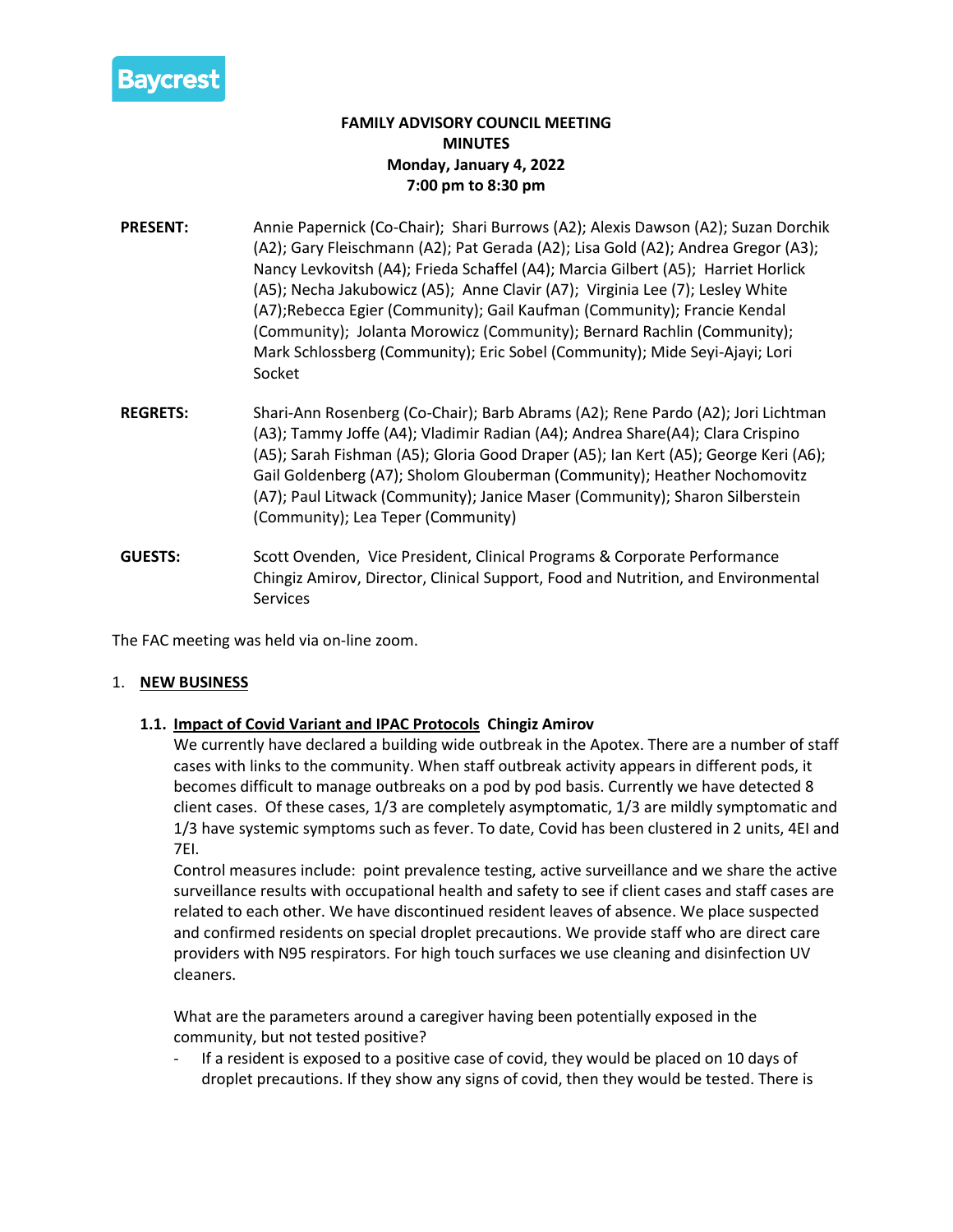also active surveillance where a member of the IPAC team reviews the resident chart on a daily basis.

- In the case of an exposure to an exposure, the resident would not be placed on droplet precautions unless we find out that the person they were exposed to has tested positive.
- Staff are required to be tested every 72 hours.

### Use of N95

Is there an opportunity for caregivers to get an N95 mask? If not, should they double mask? - Double masking is not recommended.

- The supply of N95 masks is improving. We are watching the utilization of the N95 masks very carefully. The use of N95 masks for caregivers may be considered in the future however currently they are required to use procedure masks. We do provide an N95 to the caregiver if the resident has tested positive.

The protocol if a caregiver tests positive on a rapid test is to have a PCR test to confirm if they are positive or negative.

### **1.2. Apotex Update Mide Seyi-Ajayi**

### **Staffing**

The impact of the outbreak may affect how care is given in the Apotex. At the beginning of each shift we may have delays in getting empty shifts covered due to illness or if the staff test positive when they come in. A lot of our resources have been moved to giving personal care. Activities and programs are secondary right now. Baycrest is working to re-deploy additional staff as we are closing outpatient services.

We will be announcing tomorrow that for all non-management staff, we are going to be providing overtime enhancements of double time instead of time and a half. We are also providing shift premium bonuses for working night shift and weekends.

Residents will soon eligible for a fourth vaccine. If you have any questions please ask the physician when he/she calls regarding consent for the vaccine. Mide will look to sending out an information sheet about the fourth shot.

Due to the outbreak on some units, residents in those units are being kept in their rooms. We are looking at ways to manage activities and programs. We are looking at virtual and one on one programs and using the redeployed staff to assist us. We do not have a date yet as to when the outbreak will be over.

While residents are isolated in their rooms, do they need to be kept in their beds? Residents who can sit in chairs, we try to get up into chairs. This is why we are exploring getting more assistance on the units.

We are doing staggered meal service with one person per table, for those who can eat in the dining room, as well as meal service in the rooms.

### **NEXT MEETING**

The Family Advisory Council will next meet on Monday February 14, 2022 at 7:00 pm.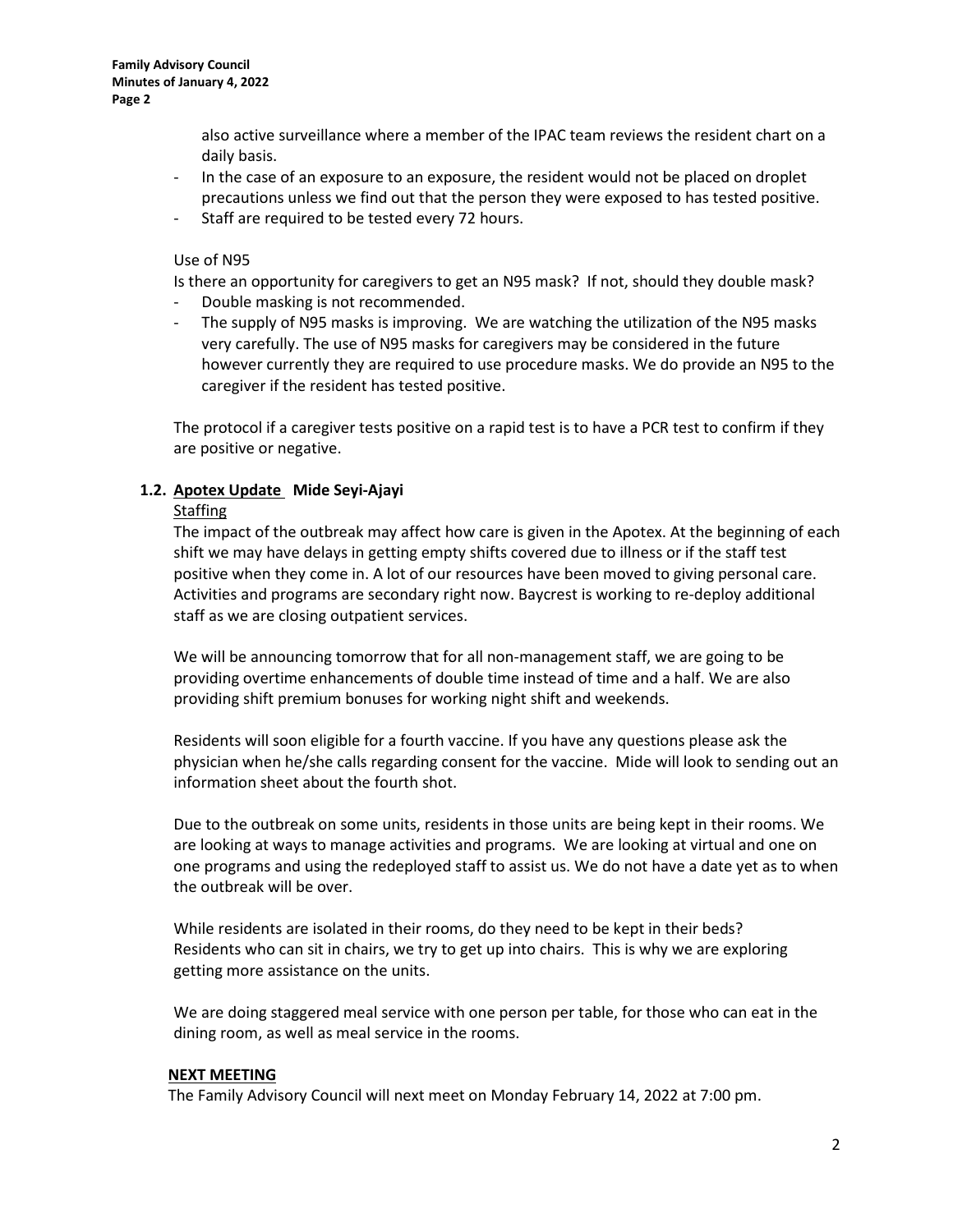

# **FAMILY ADVISORY COUNCIL MEETING MINUTES Monday, February 14, 2022 7:00 pm to 8:30 pm**

- **PRESENT:** Barb Abrams (A2); Annie Papernick (Co-Chair); Shari-Ann Rosenberg (Co-Chair); Shari Burrows (A2); Alexis Dawson (A2); Suzan Dorchik (A2); Gary Fleischmann (A2); Pat Gerada (A2); Rene Pardo (A2); Andrea Gregor (A3); Tammy Joffe (A4); Nancy Levkovitsh (A4); Frieda Schaffel (A4); Andrea Share(A4); Marcia Gilbert (A5); Harriet Horlick (A5); Necha Jakubowicz (A5); Anne Clavir (A7); Virginia Lee (7); Sholom Glouberman (Community); Gail Kaufman (Community); Francie Kendal (Community); Jolanta Morowicz (Community); Bernard Rachlin (Community); Mark Schlossberg (Community); Mide Seyi-Ajayi; Lori Socket
- **REGRETS:** Lisa Gold (A2); Jori Lichtman (A3); Vladimir Radian (A4); Clara Crispino (A5); Sarah Fishman (A5); Gloria Good Draper (A5); Ian Kert (A5); George Keri (A6); Gail Goldenberg (A7); Lesley White (A7); Rebecca Egier (Community); Paul Litwack (Community); Janice Maser (Community); Eric Sobel (Community); Sharon Silberstein (Community); Lea Teper (Community)
- **GUESTS:** Deb Galet, Vice President, Long Term Care, Ambulatory, and Chief Heritage Officer

The FAC meeting was held via on-line zoom.

## 1. **APPROVAL OF MINUTES AND AGENDA**

### **Approval of Minutes of December 13, 2021 and January 4, 2022**

*It was duly MOVED and regularly SECONDED that the Minutes from the Family Advisory Council meetings on December 13, 2021 and January 4, 2022 be approved. MOTION CARRIED.*

### **Approval of Agenda of February 14, 2022**

*It was duly MOVED and regularly SECONDED that the Agenda of the Family Advisory Council held on February 14, 2022, be approved. MOTION CARRIED.*

### 2. **NEW BUSINESS**

### **2.1. Apotex Update Mide Seyi-Ajayi**

### IPAC measures

After 48 days of outbreak in the home, we declared the outbreak over today. There are no active resident or staff cases. We continue to monitor the residents and adhere to our IPAC measures. We now use N95 masks for staff on units which have 1 active case. The next steps we proposed to Toronto Public Health are if any new cases pop up, we will not declare a whole home outbreak. We will limit the outbreak to the unit. Eye protection and use of surgical masks will continue.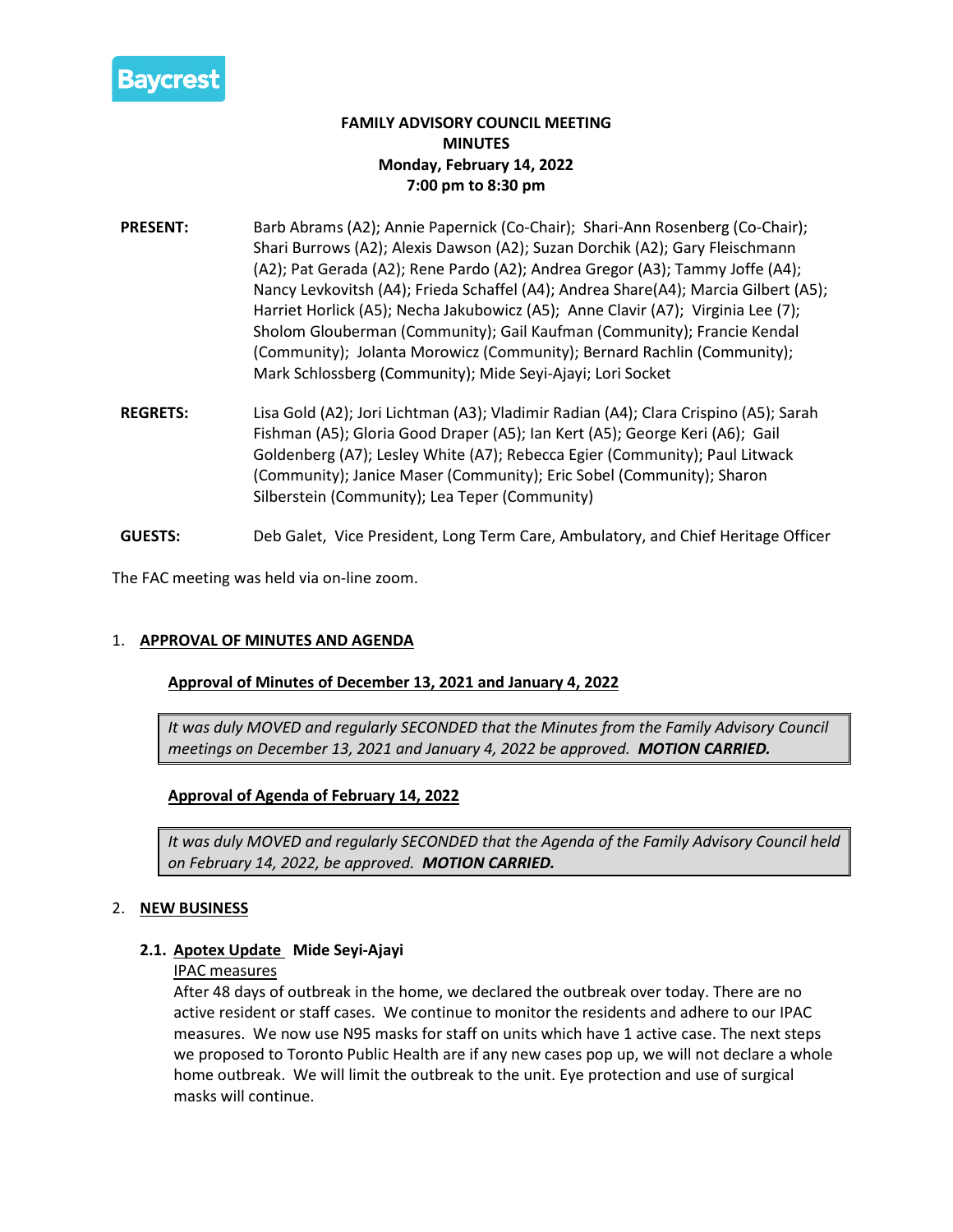### Visitors

Right now, we still have the restriction of 2 essential caregivers at any one time can visit with a resident. On February 21 $st$ , general visitors will be allowed back to the Apotex. We are also allowing for short term social leaves for our residents, less than 24 hours. To be able to go on a short term leave, the resident must have the third vaccination. The essential short term absence includes outdoor activity such as a walk outside, or a mental health break. The testing requirements remain upon return to the home.

Can residents go downstairs to the Second Cup? Walk around the Winter Garden?

- This can be done as of today.
- Recreation rooms are now open for co-horts of up to 10 people.

The sitting area by the Second Cup is very hot. Can someone check the ventilation in this area? Deb will connect with our facilities department to test the ventilation in this area.

 $4<sup>th</sup>$  dose – is this beneficial?

Please have a conversation with the physician when they call for consent.

### **Staffing**

We are working with the HR team to develop a staffing strategy. We are looking to set new targets. We are focusing on other areas such as attendance management and work related injuries, and how we can safely return these people back to work.

### Rapid Tests

We are still keeping the testing every 72 hours.

### **2.2. Management Staff – assisting with feeding Frieda Schaffel**

Frieda wanted to bring to the attention of the committee that she met a member of the senior staff at Baycrest Research department who has been helping with feeding her family member on a weekly basis. She was also giving someone lunch on the unit. It was also noted that Scott was assisting with meals on another floor. Frieda touched base with Cyrelle Muskat to find out the extent of the feeding program. To date, about 40 management and administrative staff on a regular basis have been assisting with feeding in the Apotex.

## **2.3. Communication to the Committee Chairs**

There had been some questions regarding having more frequent FAC meetings. It was decided that when questions arose which needed a response prior to the next FAC meeting, Mide would send out an email communication to the committee. Discussion ensued around when we need a meeting and when an email would suffice. Please email Lori any thoughts you have around when you want to have a meeting or when you would be happy to receive an email.

If you haven't yet registered for the weekly updates, please send an email to Lori to get on the email list.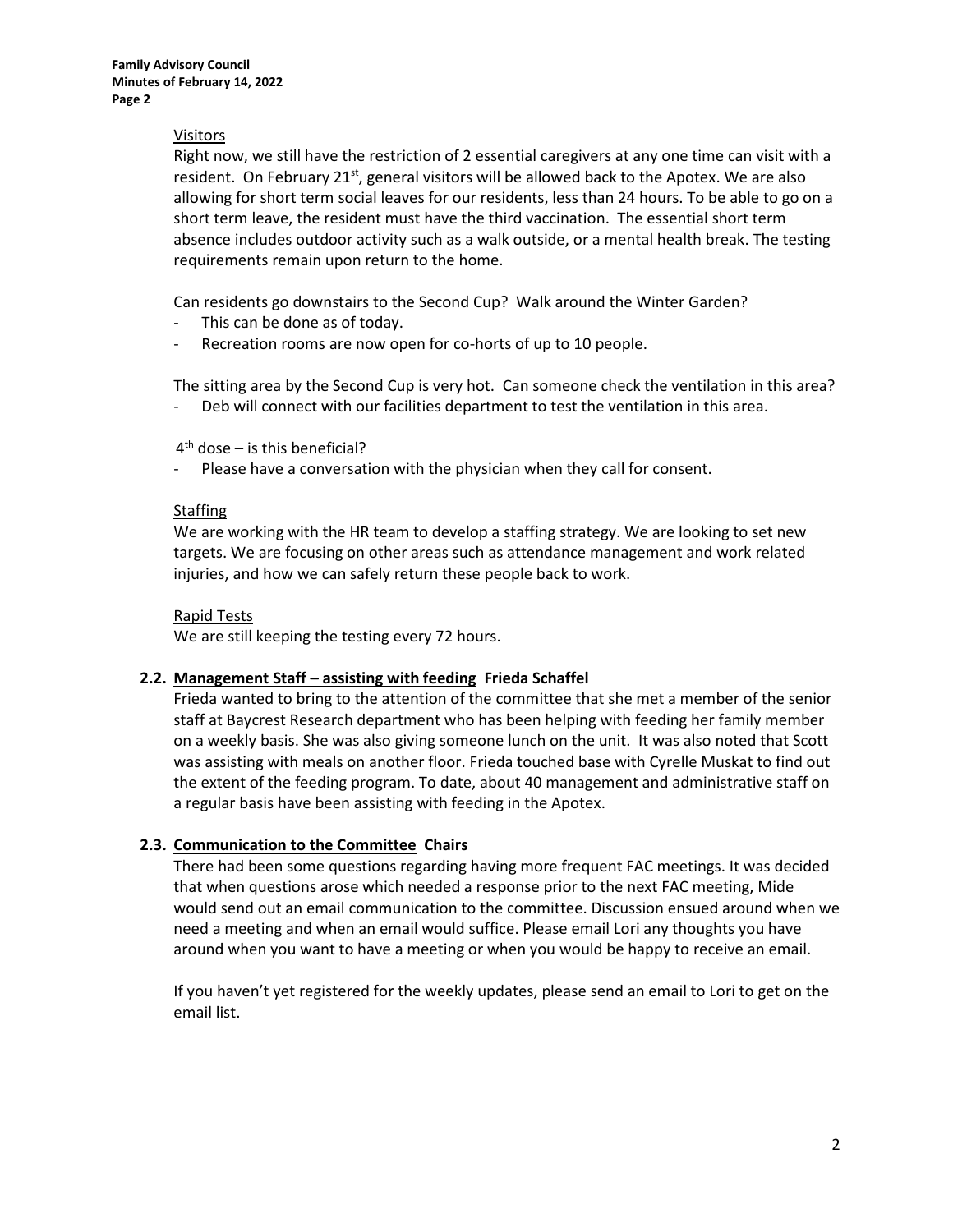**Family Advisory Council Minutes of February 14, 2022 Page 3**

### **2.4. Dining Rooms Andrea Gregor**

The chairs in the dining rooms are not being cleaned. Also, please check the level on the tables as some of them are rocking a bit. Mide will touch base with environmental services. Mide will also look into hand hygiene in the Apotex.

### **2.5. Apotex Committee Membership Anne Clavir**

Members of the FAC have been members of various committees in the Apotex and across Baycrest. Since the pandemic started, some of the committees stopped including our members. We need to inventory who is currently sitting on a committee at Baycrest.

Deb will report on all the existing committees at the March meeting.

If you currently sit on a committee or are interested in sitting on a committee, please email Lori with the information.

## **2.6. Questions and Answers All**

What are the protocols when you have questions regarding your loved one's floor? Is there an organizational for each unit identifying roles and responsibilities?

We can revive the documents on hand. Right now, we have the pictures of team members posted on each floor. We can look at updating our information in the resident handbook, which is found on the website.

Is professional development paid for the staff?

- There is professional development days built into the collective agreements for the staff. We also run the Regional Behaviors Supports Ontario office which has funds to pay for staff in long term care to attend education sessions. We can invite Deb to do a full presentation on professional development support with regard to responsive behaviors.

### **NEXT MEETING**

The Family Advisory Council will next meet on Monday March 14, 2022 at 7:00 pm.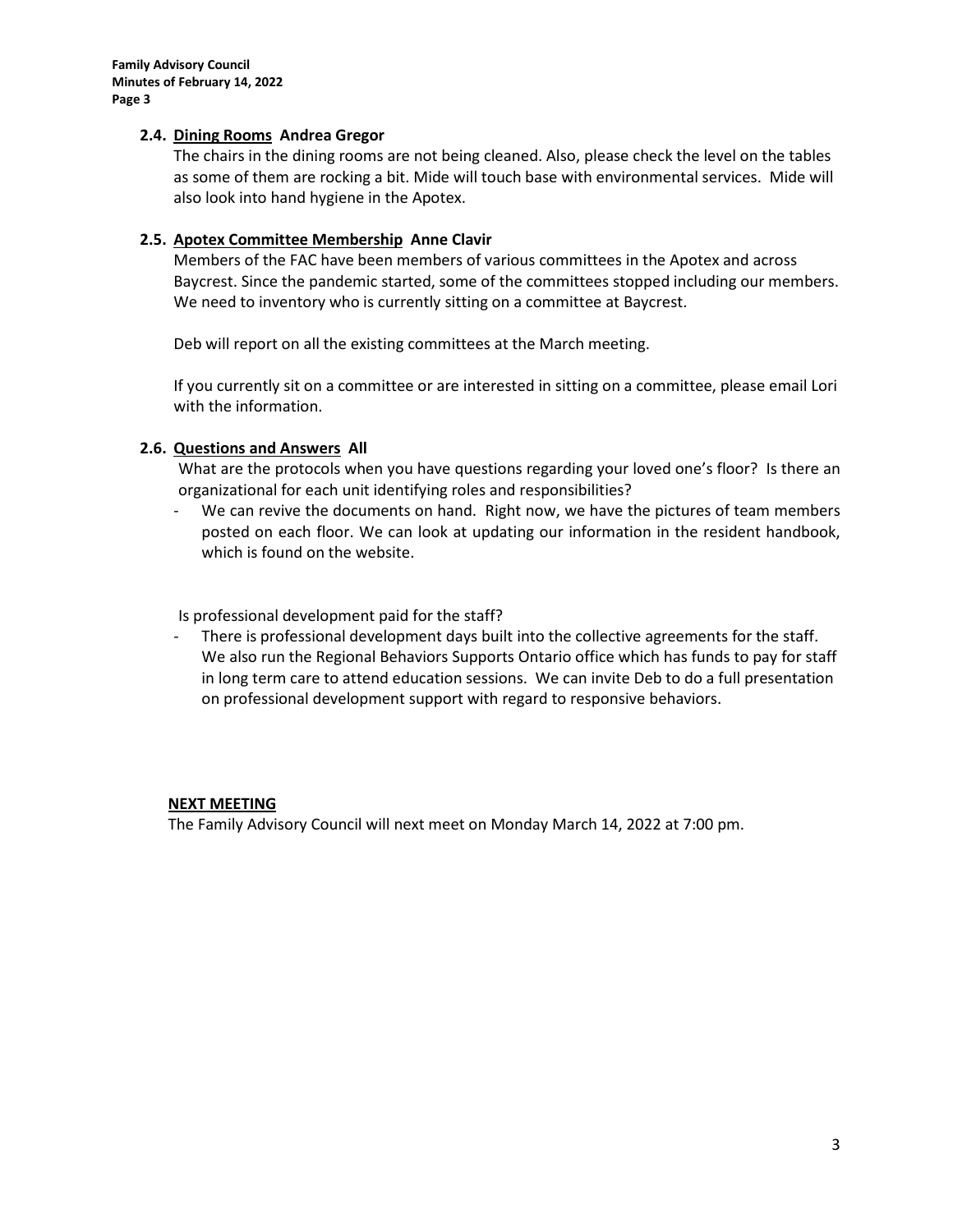

# **FAMILY ADVISORY COUNCIL MEETING MINUTES Monday, March 14, 2022 7:00 pm to 8:30 pm**

- **PRESENT:** Annie Papernick (Co-Chair); Shari-Ann Rosenberg (Co-Chair); Shari Burrows (A2); Alexis Dawson (A2); Suzan Dorchik (A2); Gary Fleischmann (A2); Pat Gerada (A2); Rene Pardo (A2); Andrea Gregor (A3); Tammy Joffe (A4); Nancy Levkovitsh (A4); Vladimir Radian (A4); Frieda Schaffel (A4); Harriet Horlick (A5); Necha Jakubowicz (A5); Anne Clavir (A7); Lesley White (A7); Rebecca Egier (Community); Sholom Glouberman (Community); Gail Kaufman (Community); Francie Kendal (Community); Paul Litwack (Community); Jolanta Morowicz (Community); Bernard Rachlin (Community); Mark Schlossberg (Community); Eric Sobel (Community); Lea Teper (Community); Mide Seyi-Ajayi; Lori Socket
- **REGRETS:** Barb Abrams (A2); Lisa Gold (A2); Jori Lichtman (A3); Andrea Share(A4); Clara Crispino (A5); Sarah Fishman (A5); Gloria Good Draper (A5); Marcia Gilbert (A5); Ian Kert (A5); George Keri (A6); Gail Goldenberg (A7); Virginia Lee (7); Janice Maser (Community); Sharon Silberstein (Community)

### **GUESTS:**

The FAC meeting was held via on-line zoom.

## 1. **APPROVAL OF MINUTES AND AGENDA**

### **Approval of Minutes of February 14, 2022**

*It was duly MOVED and regularly SECONDED that the Minutes from the Family Advisory Council meetings on February 14, 2022 be approved. MOTION CARRIED.*

## **Approval of Agenda of March 14, 2022**

*It was duly MOVED and regularly SECONDED that the Agenda of the Family Advisory Council held on March 14, 2022, be approved. MOTION CARRIED.*

## 2. **NEW BUSINESS**

**2.1. Business Arising from February 14, 2022**

### **List of Committees**

Mark will share his document of Baycrest Committees with the chairs.

### **Meeting time changes**

As discussed at the February meeting, we would like to extend the FAC meeting from 1 hour to 1 hour 45 minutes starting April 2022. The meetings will run from 6:45 to 8:30pm.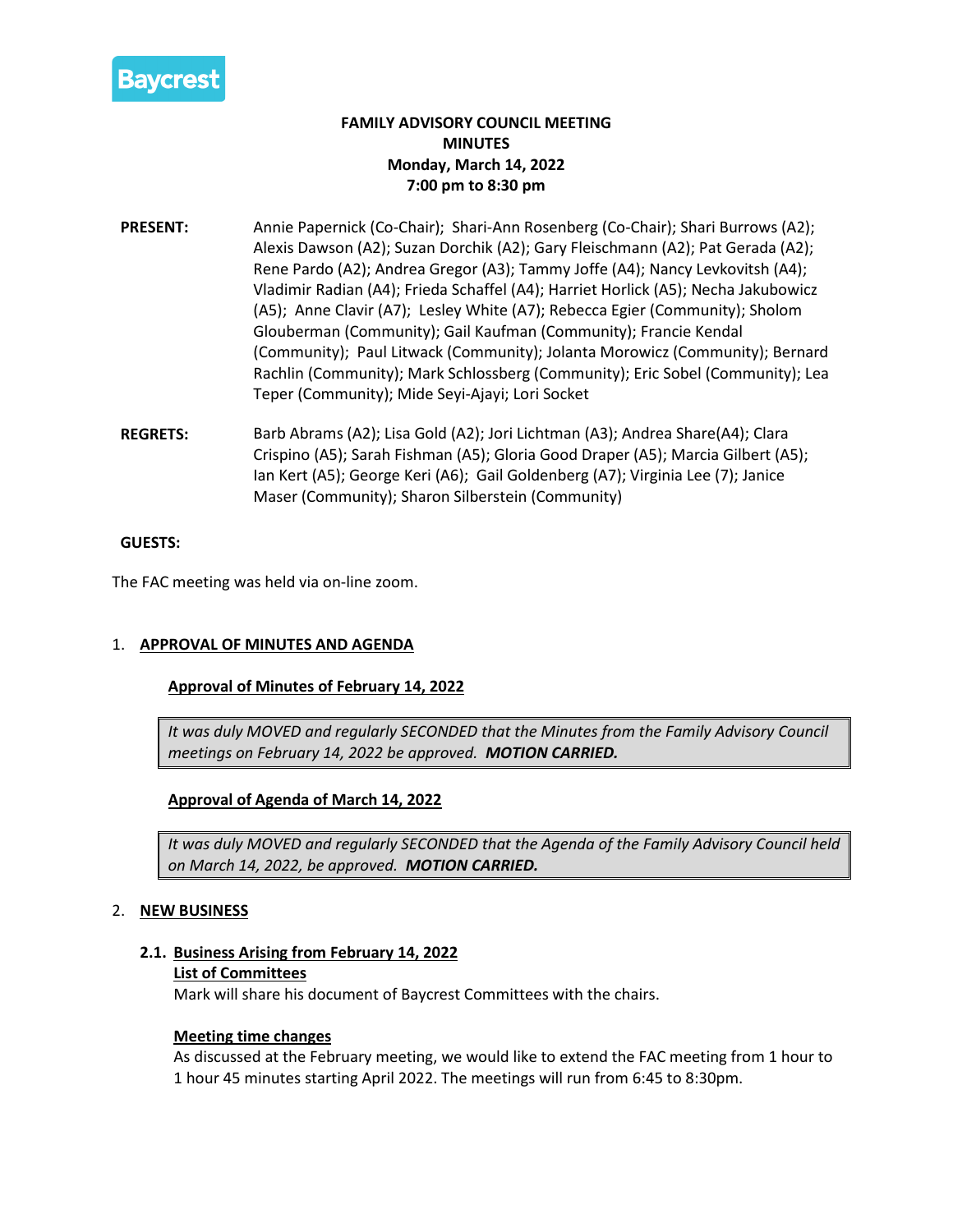*It was duly MOVED that the meeting times be changed to 1 hour and 45 minutes. MOTION CARRIED.*

### **Issues Tracking**

We will be starting an issues tracking document which will include a column for timelines. This document will be used to keep track all issues discussed at FAC. This document will be included with the meeting package each month.

# **2.2. Apotex Update Mide Seyi-Ajayi**

### Staffing

We are increasing our staffing in efforts to reach the goal of 4 hours of care per day. With the additional funding provided by the Ministry, we have determined that we can increase our evening and night shifts by 1 PSW per unit for each shift. We posted for 56 new positions, including both full time and part time. This morning we filled 36 of these positions.

Our next steps will be to look at attendance management and workplace injuries.

### **Reopening Plan, Visitations, Vaccinations**

As of today, the ministry has rescinded the vaccination requirement for long term care. They passed the responsibility to each individual organization to determine their own vaccination policy. At present, the Baycrest vaccination policy states that you need 2 doses to be considered fully vaccinated. The third dose is not mandatory for staff, support workers, caregivers or visitors, but we strongly encourage everyone to receive the third dose.

Children, 5 and under, can still visit even though they can't get the vaccine. Children over 5 years old must follow the vaccine policy of having 2 doses. Rapid testing is still mandatory, every 72 hours for those who have had the  $3^{rd}$  booster shot, and every 24 hours for those who are double vaccinated.

The swabbing technique has changed as per guidance from the ministry. They now swab both throat and nasal.

## **2.3. Food Committee Update Frieda Schaffel**

Frieda attended the meeting of the food committee today and encourages any family members to also attend. The Passover seders will take place in the dining rooms on the floors. They will include the reading of the Hagaddah. Guests are not invited as they will not be allowed to remove their masks to eat at the seders. The kitchen staff are responsible for cleaning the chairs in the dining rooms. There is a plan to replace the dining room furniture. There is also a plan to replace the dishes. Also being discussed is the use of plastic dishes which should be replaced by biodegradable ones.

The kitchen staff should not be putting food out until the resident is ready to eat. Food should not be placed in front of a resident who is not capable of feeding themselves until there is staff available to assist with feeding.